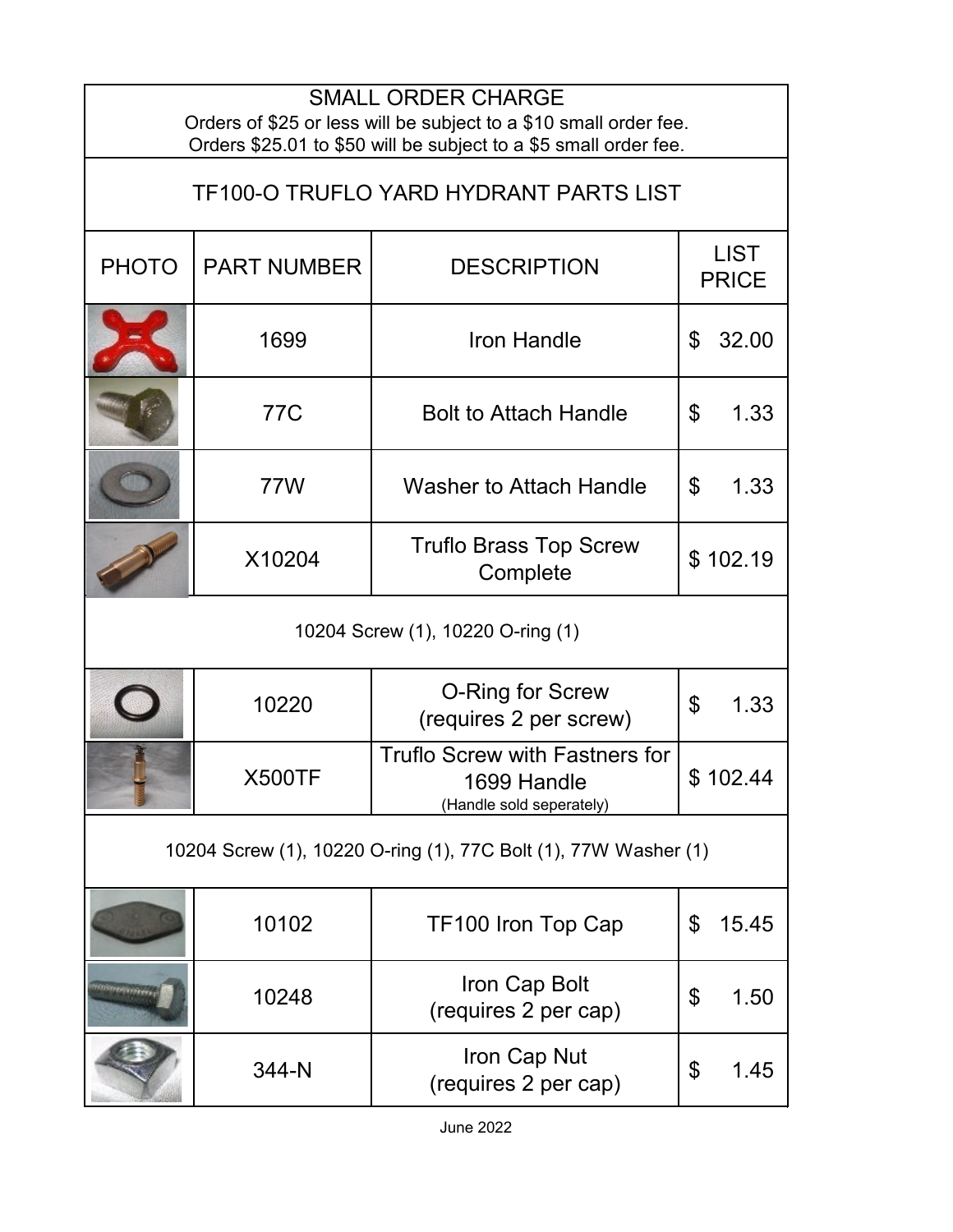|                                                                                       | 10122    | <b>TF100 Top Cap Gasket</b>                                              | \$             | 3.95  |  |  |
|---------------------------------------------------------------------------------------|----------|--------------------------------------------------------------------------|----------------|-------|--|--|
|                                                                                       | 10103    | <b>TF100 Iron Headstock</b>                                              | \$             | 43.21 |  |  |
|                                                                                       | 321      | 1" Brass Nozzle                                                          | \$             | 78.28 |  |  |
|                                                                                       | 10143    | <b>TF100 Brass Washer</b>                                                | \$             | 47.37 |  |  |
| $\mathbf{h}$                                                                          | 10241    | <b>Brass Connecting Nut</b>                                              | \$             | 69.52 |  |  |
|                                                                                       | 182      | 3/4" Iron Casing Guard<br>(requires 2 per hydrant)                       | $\mathfrak{L}$ | 38.52 |  |  |
|                                                                                       | 345-S    | <b>Hydrant Case Screw</b><br>(requires 2 per hydrant)                    | \$             | 1.33  |  |  |
|                                                                                       | 345-N    | <b>Hydrant Case Nut</b><br>(requires 2 per hydrant)                      | \$             | 1.33  |  |  |
|                                                                                       | 1/2P     | <b>Operating Rod</b><br>(price per foot)<br>(measure exactly end to end) | \$             | 19.80 |  |  |
|                                                                                       | 1 1/4P   | <b>Stand Pipe</b><br>(price per foot)<br>(measure exactly end to end)    | \$             | 28.87 |  |  |
|                                                                                       | X10105   | <b>TF100 Plunger Complete</b>                                            | \$             | 57.35 |  |  |
| 10105 Plunger (1), 2019 O-Ring (3), 10165 Seat (1), 9419 Washer (1) 10106 Bolt<br>(1) |          |                                                                          |                |       |  |  |
|                                                                                       | 2019     | O-Ring for TF100<br>(requires 3 per plunger)                             | \$             | 1.53  |  |  |
|                                                                                       | XTF100RK | <b>TF100 Repair Kit</b>                                                  | \$             | 27.28 |  |  |